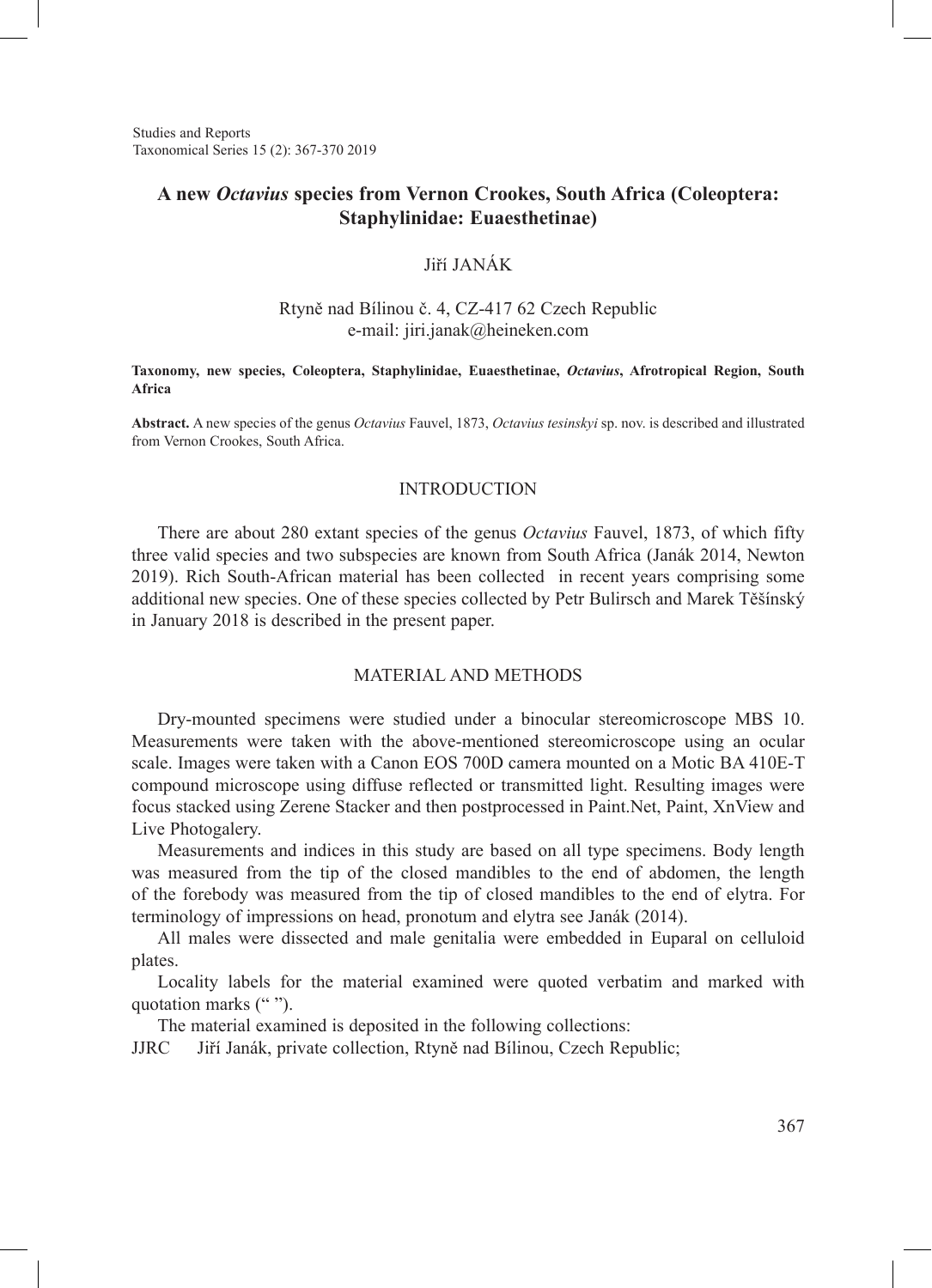TMSA Ditsong Museum (formerly Transvaal Museum), Pretoria, South Africa (Ruth Müller).

Abbreviations: M- arithmetic mean, R- ratio, HT- holotype, PT- paratype, NR- National Reserve.

## TAXONOMY

# *Octavius tesinskyi* **sp. nov.**

(Figs. 1-5)

**Type locality.** South Africa, KwaZulu-Natal Province, Vernon Crookes National Reserve, 30°16.0-3' S, 30°36.4-7' E.

**Type material.** Holotype (♂): "South Africa, KwaZuluNatal, Vernon Crookes NR; 430-480m, 30°16.0-3'S, 30°36.4-7'E, 13.i.2018; ind. forest, P.Bulirsch & M.Těšínský lgt.", "HOLOTYPUS Octavius tesinskyi sp. nov., J. Janák det. 2019" (TMSA). Paratypes: (2 ♂♂, 4 ♀♀): same data as holotype, but "PARATYPUS Octavius tesinskyi sp. nov., J. Janák det. 2019" (TMSA, JJRC, abdomen of one \* paratype preserved in absolute alcohol for possible future studies).

**Description.** Body length 1.3-1.5 mm (M 1.4 mm, HT 1.4 mm), forebody length 0.65- 0.75 mm (M 0.70 mm, HT 0.68 mm). Macrophthalmous, apterous, light brownish to dark brownish, abdominal segments VII and VIII darker brownish, head and pronotum slightly shiny, elytra and abdomen moderately shiny (Fig. 1).

Head slightly narrower than pronotum (R 0.89-0.94, M 0.91, HT 0.89), eyes moderately large, temples less than twice as long as eyes (R 1.39-1.53, M 1.45, HT 1.53), straight, rounded posteriorly, median impression on frons absent, lateral parts of head finely granulate, median part moderately granulate, moderately densely and finely reticulate, frons densely and finely reticulate.

Pronotum slightly broader than long (R 1.09-1.11, M 1.10, HT 1.10), strongly narrowed posteriorly; anterior angles slightly angular, dorsal impressions shallow, transverse impression moderately deep, lateral impressions deep and delimited by a sharp longitudinal ridge laterally; lateral parts beside lateral impressions densely granulose, remainder of surface moderately granulate, moderately densely and finely reticulate.

Elytra subquadrate, much broader than long  $(R\ 1.45-1.51, M\ 1.49, HT\ 1.51)$ , with a sharp longitudinal ridge laterally; irregularly punctate, granulate and finely reticulate.

Male. Aedeagus (Fig. 2) elongate, asymmetrically pointed apically (length 0.26-0.29 mm (M 0.27 mm, HT 0.29 mm)). Parameres distinctly shorter than median lobe, with four apical setae (Fig. 2). Sternite VIII broadly emarginate in posterior twelfth (Fig. 3), sternite IX as in Fig. 4.

**Differential diagnosis.** *Octavius tesinskyi* sp. nov. belongs to species with large eyes, with the temples at most twice as long as the eyes, with the head not or at most slightly widened posteriorly, with small body size and the disc of the head without a median impression. In the last key to species of *Octavius* from South Africa, the new species can be arranged among small species near *O. gamai* Puthz, 1986 due to the similarly wide emargination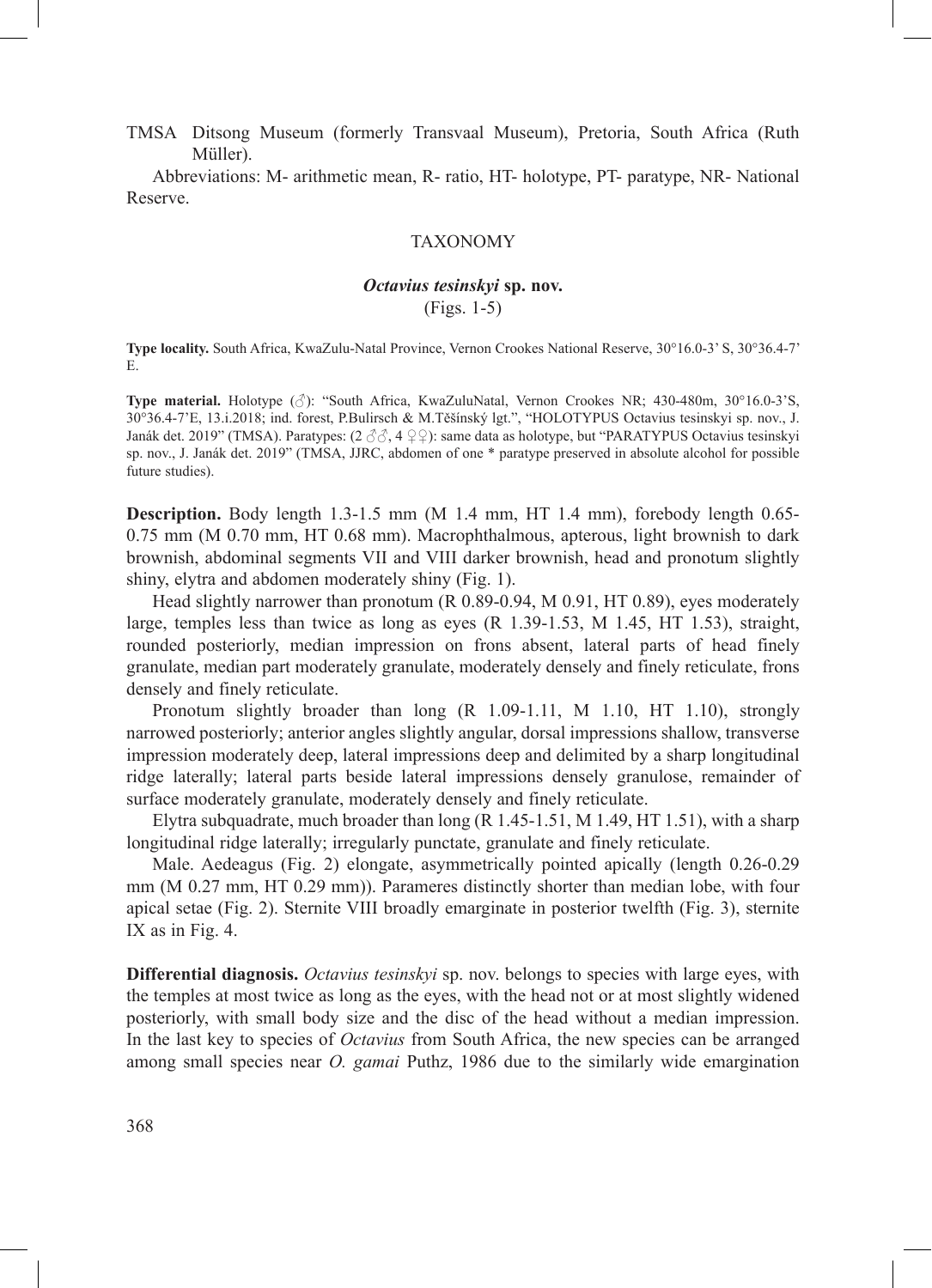

Figs. 1-5. *Octavius tesinskyi* sp. nov., 1-4- holotype, male: 1- habitus; 2- aedeagus, ventral; 3- sternite VIII; 4 sternite IX; 5- Vernon Crookes National Reserve, upper part of the indigenous forest (photo by M. Těšínský).

of sternite VIII. But the shape of the median lobe of the aedeagus is completely different, being characterised by a pointed apex that is quite similar to that of *O. microps* (Kistner, 1967). However, *O. microps* differs from *O. tesinskyi* sp. nov. in having a larger body and a much narrower apical emargination of sternite VIII, but also mainly by the totally different sculpture of the forebody and the very deep transverse impression on the pronotum.